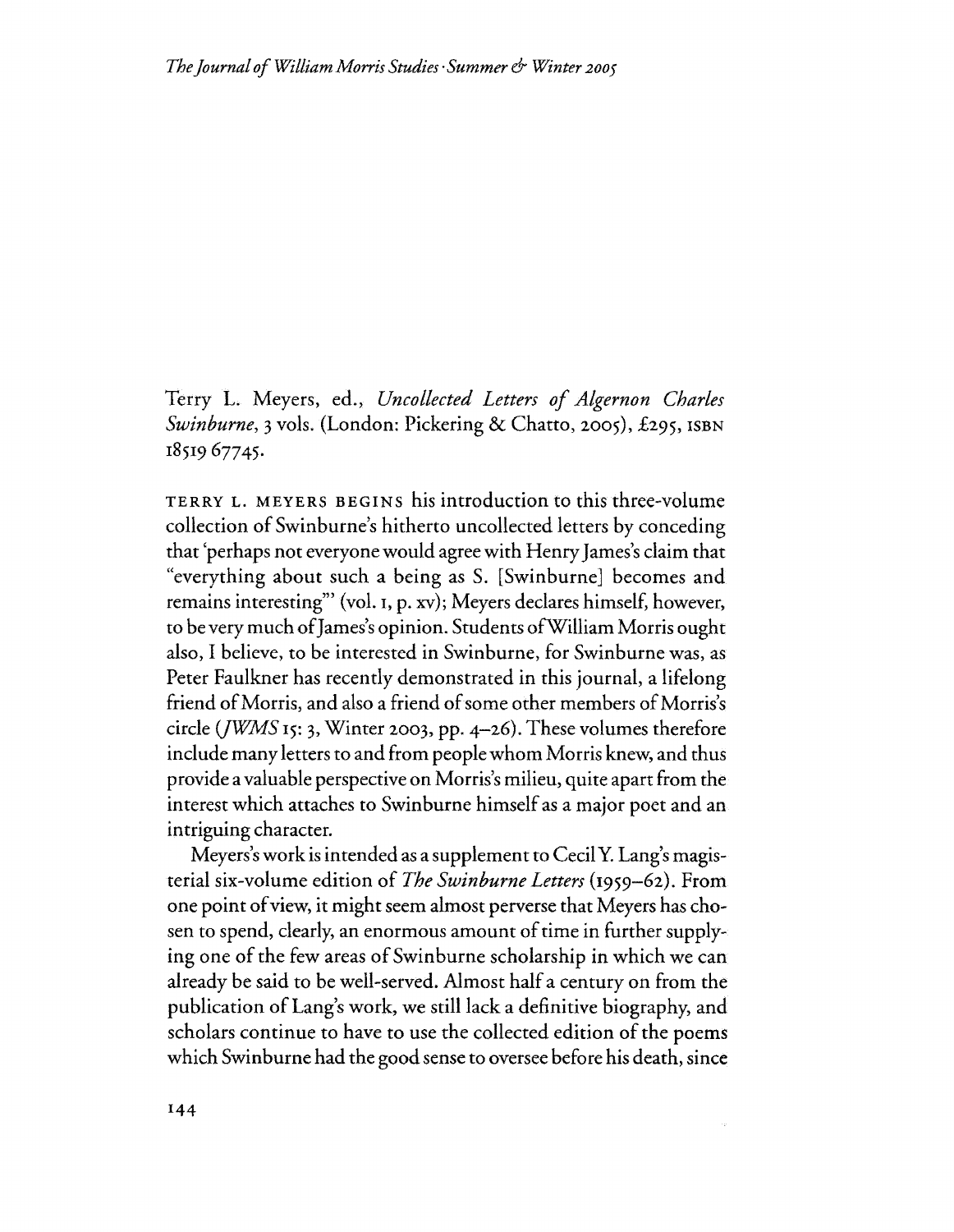the alternative texts, Edmund Gosse and T. J. Wise's *Complete W0rks*  $(1925-27)$ , are riddled with errors and inaccuracies of the most elementary kind. (Morrisscholars who remark on the limitations ofMay Morris's editions should be thankful for what they have.) Despite the considerable claims made for his poems by prominent North American scholars including Margot K. Louis, David Riede, and Jerome McGann, Swinburne remains very much a minority interest, and those who regard him, as does Meyers, as 'one of the great English poets' (vol. I, p. xv), still run the risk of sounding slightly shrill.

In these circumstances, any serious scholarlywork on Swinburne is to be welcomed, and Meyers has certainly added substantially to the canon of the poet's correspondence: there are over 550 letters from Swinburne here, nearly 450 ofwhich have never been published in any form. Meyers's research has unearthed some finds which add significantly to our knowledge of Swinburne; yet it is perhaps true that half the collection's interest comes from his inclusion of hundreds of unpublished letters addressed to the poet. Foremost among these for readers of this journal is likely to be a new Morris letter, written to Swinburne in March 1874, and apparently relating to the wedding of William Rossetti and Lucy Madox Brown, which was to take place at the end of that month. (Coincidentally, this wedding and Morris's attitude towards it were referred to in my review in the last issue ofthis journal; *see]WMSI6:* I, Winter 2004, p. 85).

> 26, Queen Square Bloomsbury, London, March  $\mathfrak{ch}$ ,  $1874$

My dear Swinburne

I don't think we have anything to sell that looks at once farfetched & dearbought enough to be good for that Lady. So I propose ifyou please to look about for some pretty bit of old silver of the value you mention, which will be no trouble to me, as I shall have to go the errand myself for myself. I will take care that your gift was different enough from mine not to make a pair with it.

I am glad to hear news of the Bothwell.

Yrs very truly WiHiam Morris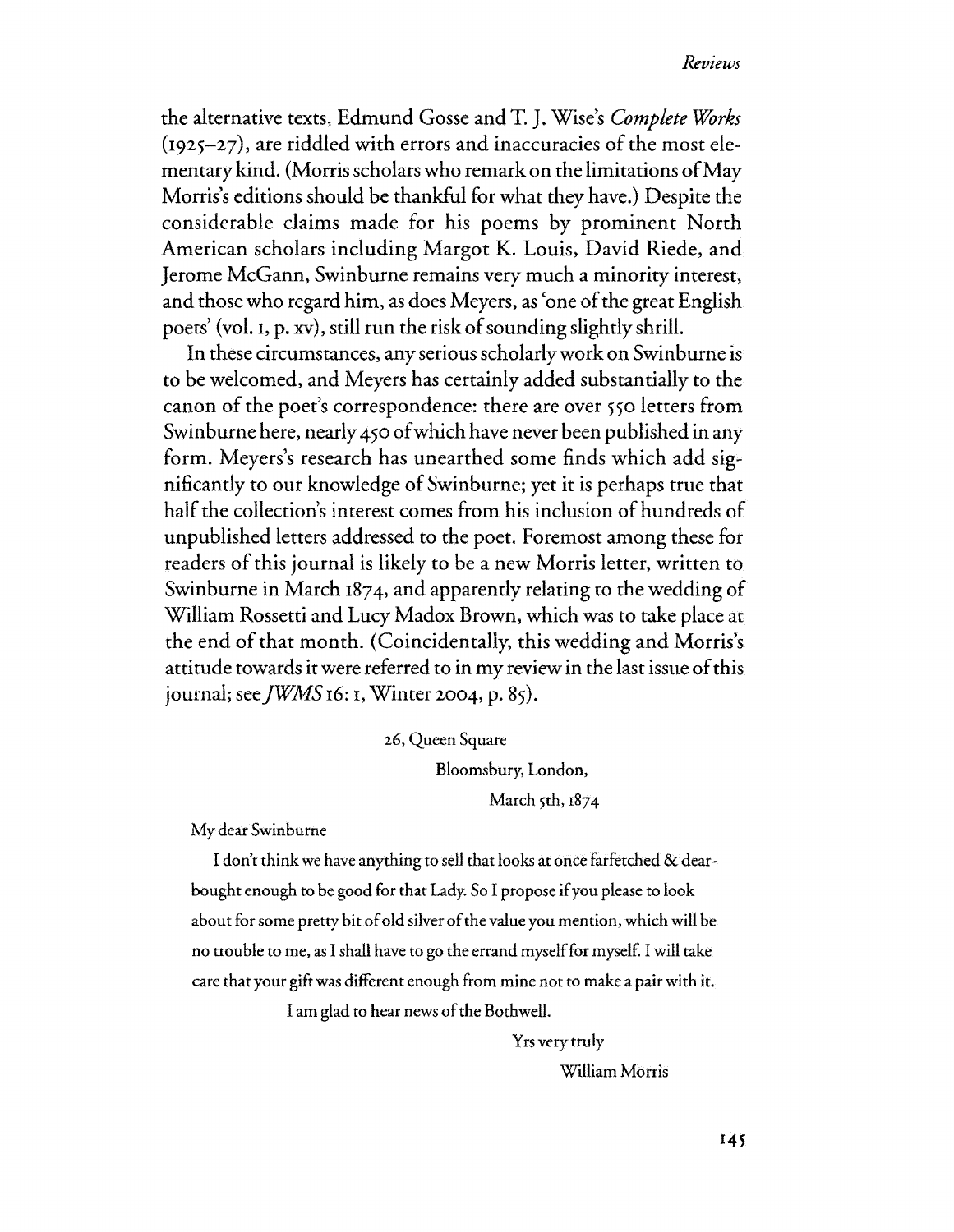(Vo!. I, p. 3II. I am grateful to Pickering & Chatto for kindly granting permission to reprint this letter.)

Slight as it is, this letter clearly provides further testimony to the friendly though not intimate relationship between Morris and Swinburne, which Peter Faulkner has delineated. There is a further biographical significance, however, relating to the wedding concerned; for we know that neither bride nor groom was much beloved ofMorris, and that, in fact, he attended the ceremonysomewhat reluctantly. In this context, it is hard not to see an implied criticism ofLuey Brown behind the adjectives, 'farfetched' and 'dear-bought', which he identifies as necessary characteristics of a wedding gift for her; certainly neither of these terms has particularly positive connotations in the light of Morris's aesthetic beliefs. Morris is careful to be circumspect, though, for he knows that William Rossetti is a close friend of Swinburne.

In addition to this discovery, Meyers also publishes eight uncollected letters from Swinburne to Morris. Two of these, giving Swinburne's tactfully-worded refusal of Morris's invitation to join to Democratic Foundation, and his enthusiastic response to *The House ofthe Wolfings,* will already be familiar to Morrisians, having been printed by May Morris in her introductions to the *Collected Works* (making it rather surprising that they were missed by Lang). The rest are mostly brief notes thanking Morris for sending him his latest publications, especially the Kelmscott Press editions, ofwhich Swinburne was a great admirer. One of these letters, however, Swinburne's acknowledgement of Morris's gift of the Kelmscott *Defence of Guenevere* (1892), includes some apposite remarks on Morris's early poetry. Swinburne laments the omission of a passage of 'Sir Peter Harpdon's End', which Morris cancelled prior to the poem's first publication 34 years earlier (Swinburne's memory for poetry was phenomenal), and goes on to regret that Morris 'left off dramatic writing – so often attempted by other poets without a tenth or a hundredth part of your glorious natural gift for it' (vol. III, p. 34). Swinburne's feeling that Morris may have taken a wrong turn, or at least neglected a remarkable talent, is one which has been shared by sympathetic readers ever since.

Swinburne's relationship with Burne-Jones was warmer and mote spontaneous than his friendship with Morris, as is clear from their first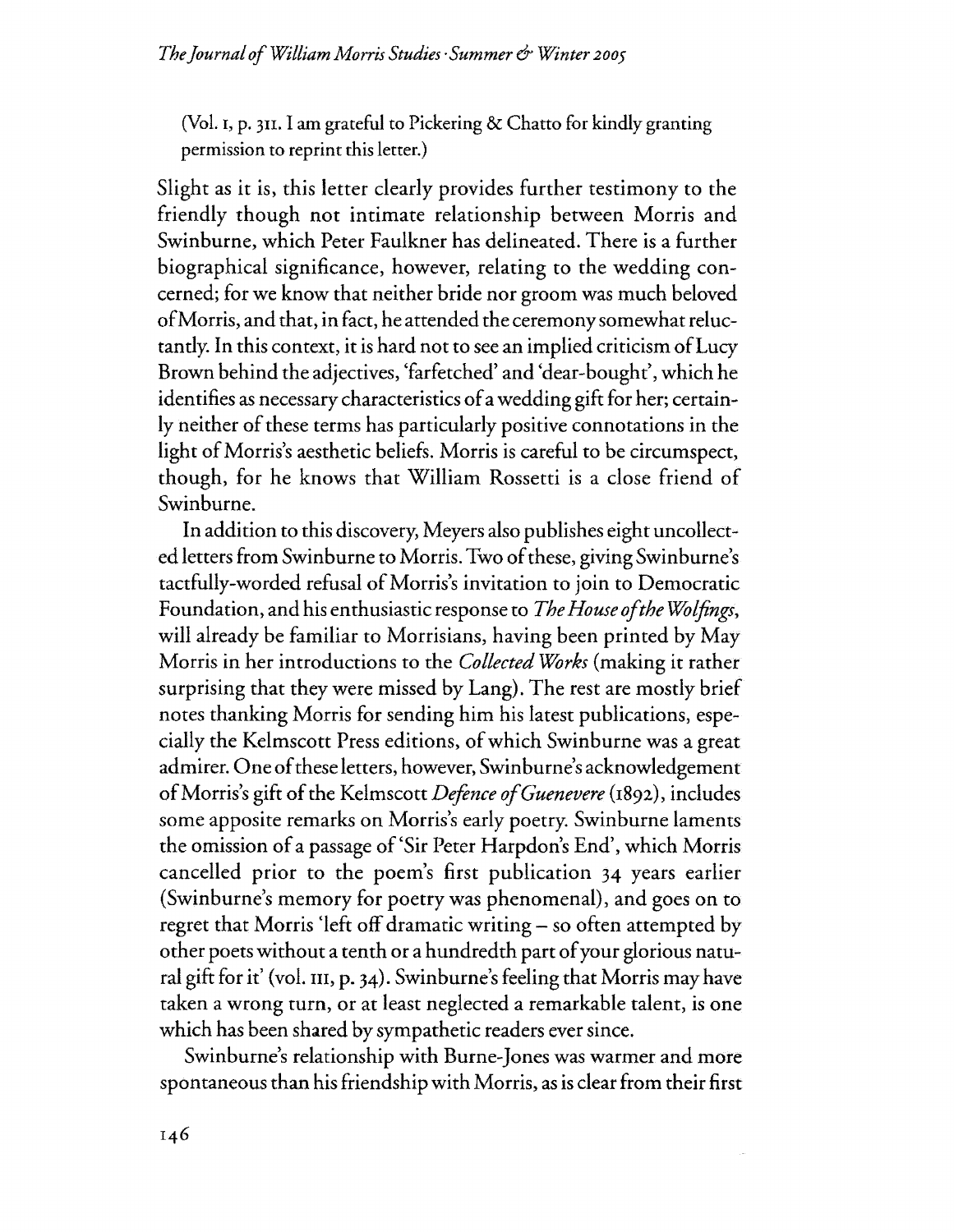preserved piece of correspondence, in which Burne-Jones salutes Swinburne as 'Dear Little Carrots' (vol. 1, p. 7). Meyers prints a total of 15 items of correspondence between Swinburne and Burne-Jones, though all but two of these are from the latter. Their exchanges make for some of the liveliest reading in the edition. Burne-Jones reveals himself as highly responsive to the bawdy and profane humour which characterises Swinburne's letters to his friends. There is, for example, an intriguing letterofApril 1861 inwhich Burne-Jones gleefully thanks Swinburne for the 'dreadful gift' of his last letter: 'To the Jewjube I read it all, & our enjoyment was such that we spent a whole morning in making pictures for you, such as Tiberius would have given provinces for' (vol. 1, p. 12). 'The Jewjube' is identified by Meyers as the libertine painter Simeon Solomon.) However, there are also some moving, later letters to Swinburne in which Burne-Jones laments his own old age and worries over Morris's declining health. Finally, in 1897, the painter asks for the poet's permission to dedicate his picture *Love and the Pilgrim* to him, and to quote on it the opening couplet of *Tristram of Lyonesse* as he (seemingly inaccurately) remembers it originally to have run. Swinburne's reply, printed in Lang's edition, graciously concedes that 'whichever reading of my humble verse you prefer is bound to be the best'. From the evidence presented here, it seems evident that a selected edition of Burne-Jones's correspondence would be a considerable service to Pre-Raphaelite scholarship.

I have been focusing on what seem to be the most interesting aspects of Meyers's volumes as they relate to Morris's circle; however, this edition also sheds significant light on other areas of Swinburne's life. Perhaps most importantly, it includes a substantial tranche of uncensored correspondence between Swinburne and Mary Gordon, later Mary Disney Leith, his cousin and the woman now believed to have been the 'lost love' who inspired his great personal poem 'The Triumph ofTime'. (The only previously-known letters were those published in Leith's carefully edited memoir of 1917.) Although the new letters date not from the time of their romantic attachment in the 1860s (before she married another man) but rather from decades later, when they had re-established contact in late middle age, their playful, punning correspondence bristles with a sexuality which is cherished by both as a memory and also, it is fairly clear, as something more than a memory. On a less exalted note, there is also a brief glimpse into the